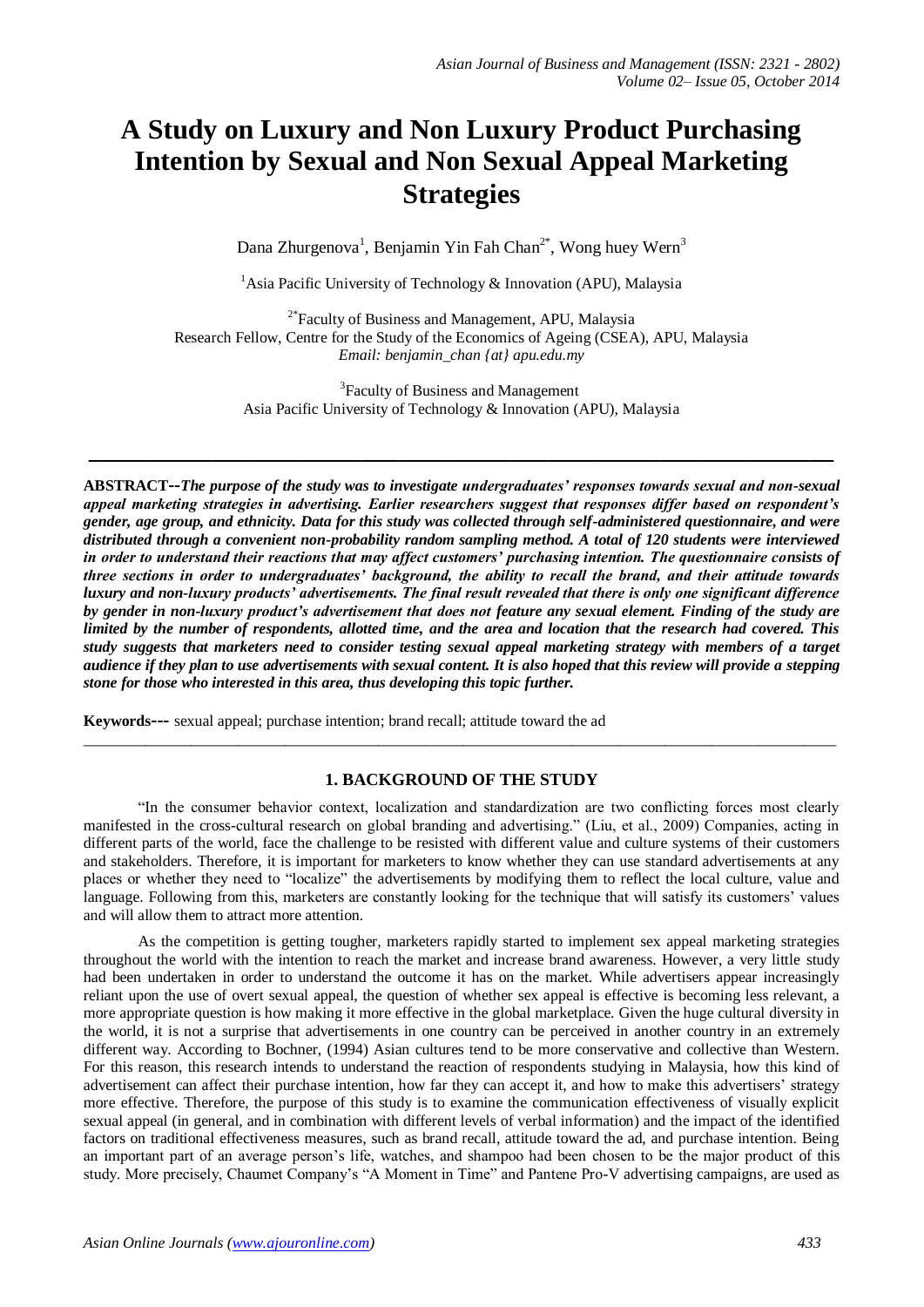a fundament for the following experiments. By providing two advertisements of one product (one with sexual content, one without), gender-, cultural- and age-based reactions are compared as well.

# **2. SIGNIFICANCE OF THE STUDY & RESEARCH OBJECTIVES**

Since the use of sex in advertising is extremely common, it is surprisingly little theoretical research has been undertaken by consumer scientists in this area. As Reichert, (2002, p.269) states, "it is unfortunate that understanding of such an ubiquitous appeal as sex in advertising has not progressed further…" Therefore, this research was designed to such an ubiquitous appeal as sex in advertising has not progressed further…" Therefore, this research wa partially address this gap by examining sex appeal and products' purchasing intention among the Malaysian private university undergraduates. To be more specific, this study aims to profile respondents' characteristics, to determine the perceived sex appeals towards products' purchasing intention, as well as to determine the perceived products' purchasing intention. By focusing on consumer attitudes toward the advertisement, the advertised brand and consumers' buying intentions toward the brand will be analyzed. Furthermore, this research is also adding on recommendations on how properly uses this kind of technique, which factors to include while choosing the country for advertisement, how to minimize negative reactions and how to decide use or not to use it at all.

#### **3. LITERATURE REVIEW**

Luxury brands provide consumers with a sense of indulgence and are expensive for the individual. (Nueno, and Quelch, 1998) They also possess characteristics of premium price and quality, recognizable style, a heritage of craftsmanship, uniqueness, and global reputation. Additionally, it was found that a consumer's intention is settled by attitude toward the brands, which are presented in his/her consideration set. However, this attitude can be easily changed in an extremely different way, and as a result, it is important to briefly define factors that can affect it in order to exploit or correct them.

### *3.1 Sex Appeal in Advertising*

Advertisement is an effective communication tool used by the marketers to attract potential customers. Nowadays, people are bombarded with different sort of advertisement and continuously faced with mass media advertisements from the television, Internet, newspapers. (Wazir, et al., 2012) The exposure of viewers and customers to such sort of mass media has great impact upon values, decision-making, and purchases. To attract potential customers, marketers use sex appeal practices in advertisements. In broad sense sex appeals are indicated as brand information or messages in advertisement, which exposed sexuality. (Reichert, et al., 2001) Sex appeals in advertisements may be found in visual, verbal, and sound elements, as well as portray varying degrees of nudity. (Gould, 1994) The advertisements with sex appeals attract more attention with lasting interest and memorability, as compared to the non-sex appeals in the advertisement. Price, H., (2002) even claimed that sex appeal has become one of the most effective and popular tactics used in advertising. Therefore, most of the non-profit organizations use sex appeals for different awareness purposes.

An extensive review of the advertising communication literature (Belch, Belch, and Villareal, 1987) noted that the effectiveness of using sexual imagery in advertising seems to vary depending upon the dependent measures used, the product advertised, and the age, gender, and the ethnicity of the receiver. As an example, Baker (1961) revealed that sex appeal may increase attention, but different studies (Steadman, 1969; Severn, et al., 1990) concluded that it is less effective than nonsexual illustrations in achieving brand recall or inducing positive attitudes towards a brand.

The effectiveness of sex appeal in advertisements also depends on its appropriateness to the advertised product. Richmond, and Timothy, (1982) in their study indicated that sexual stimuli might enhance brand recall only if an appropriate relationship remains between the advertising execution and product category. Simpson, et al. (1996) confirmed this statement, by claiming that the positive reactions may be induced by utilizing strategy only if there is a relevance of the sex appeal to the advertised product. However, since sex appeal is widely used to sell all kinds of products and services, it becomes difficult to differentiate products appropriate for this strategy and those that are inappropriate for it. (Reichert, et al., 2001)

# **4. RESEARCH METHODOLOGY**

The total of 120 questionnaires were distributed to 120 undergraduate students at one private university in Malaysia. Students from different courses, representing different age groups, genders, and regions were interviewed during their classes. The reason of interview's place is considered to be good equipment of the classes.

The instrumentation consists of two parts: first one is related to brand recall and were projected on the screen, when the second one is designed in the form of the questionnaire and is used in order to understand respondents' attitudes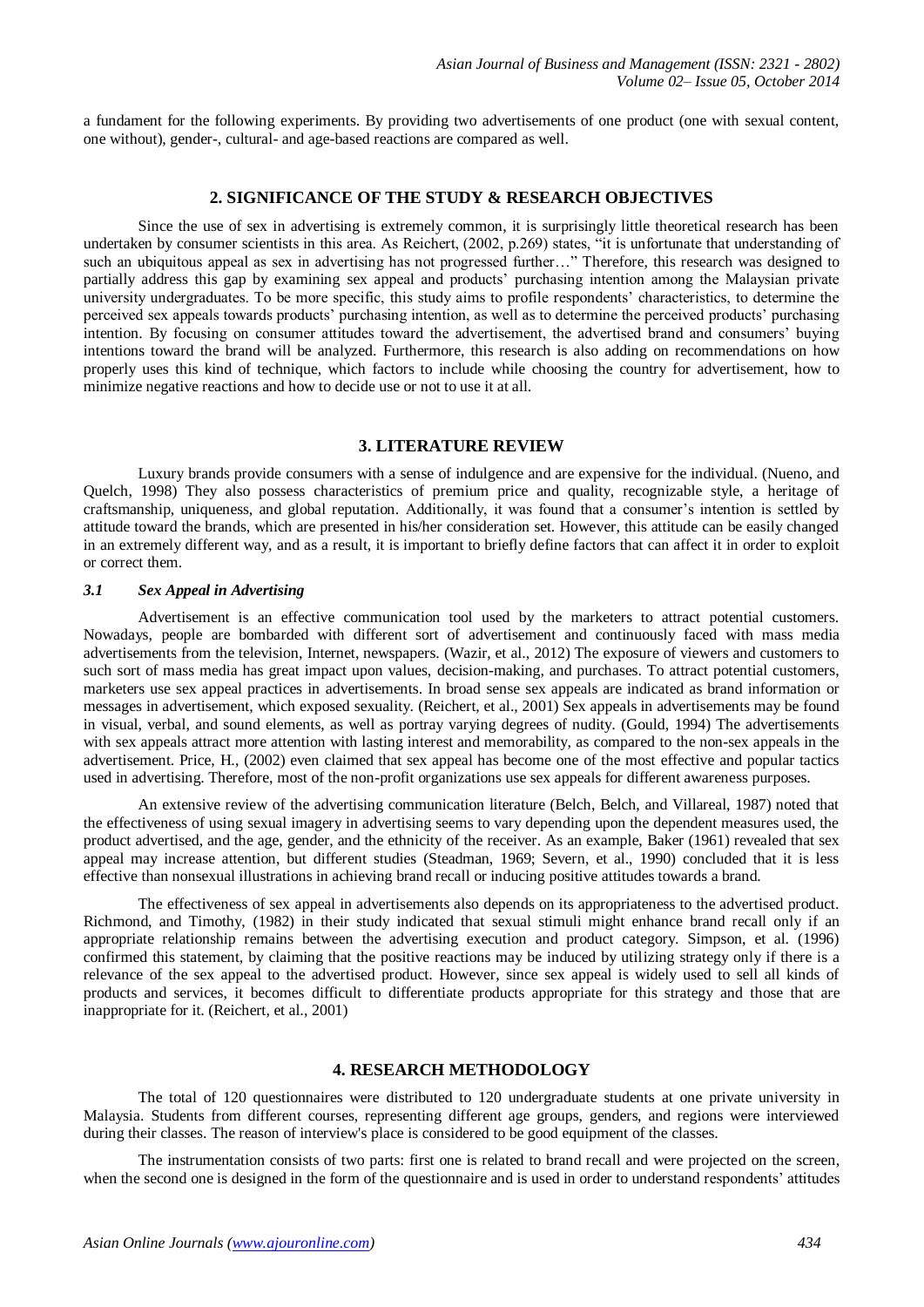toward the ad and purchasing intention. During the first sections, respondents were asked to look through eleven (11) images (eleven (11) brands) seven (7) seconds per each and list down the brands they can recall. Respondents will fulfill this section in the provided questionnaire, which was described above as the second part of the instrumentation. Second part include in itself three (3) sections, namely Section A: Background of Respondents, Section B: Brand Name Recall, and Section C: Attitude towards Luxury and Non-luxury Products' Advertising. All questions are designed using English, which is simple and understandable for all respondents. The questions asked are directly linked to the objectives of the research.

Section A consists of total six (6) questions, which covers basic information about respondents' profiles. It contains both optional and non-optional questions. Section B, as was mentioned above, asks respondents to list down the brands used in the presentation that they can recall. Section C, which is the last section of the questionnaire, is divided into two (2) parts – luxury products and non-luxury products, and asks respondents to answer the four (4) questions related to the reaction they have toward sexual imagery and how it affect their purchasing intention. All designed questions were measured by five-point Likert scale. The questions will ask respondents' opinion about the offensiveness of the advertisement, originality (creativity), usefulness towards next purchasing considerations, as well as level of purchasing intention. Both parts consist of two (2) advertisements, each with and without sexual imagery.

# **5. RESEARCH FINDINGS**

A total of 120 respondents, 60 males (50%) and 60 females (50%) took a participation in this research. Since there is no difference between the number of males and females, it can be said that gender-related factors were collected with the highest possible accuracy. In terms of age group, this study failed to collect necessary data due to the nature of the study, however, the students were later grouped based on the year of study. According to this, 64.2% of second-level students, 31.7% of third-level students, and 4.2% of first-level students were interviewed. Referring to marital status, there are 90.8% of single, and 9.2% of married undergraduates. As the Asia Pacific University is a private university located in Kuala-Lumpur, Malaysia, most of the university undergraduates are from different parts of Asia, Africa, and the Middle East. Based on the data observed, most of the respondents (23.3%) are from South Asia region, followed by 21.7% from Central Asia, 15.0% from Africa and East Asia, 13.3% from Southeast Asia, and 11.7% from the Middle East. The results revealed that third-level males from Central Asia are more able to recall the brand.

Referring to the second objective of the study, which is the determination of perceived sex appeal towards product's purchasing intention, the results revealed that 61.7% of the respondents found luxury product's advertisement with the use of a sexual element to be offensive to their personal feeling and values, and only 38.3% responded negatively to non-luxury product's advertisement. In terms of non-sexual appeal marketing strategies, the offensive level of non-luxury product is higher than luxury's one at 5% (Pantene – 14.2%, Chaumet – 9.2%). Consistent with originality/creativity, non-luxury product's both sexual and non-sexual advertisements, had gained a higher rating, with the margin of 2.5% in the first situation (Pantene – 35.0%, Chaumet – 32.5%), and 21.7% in the second situation (Pantene  $-47.5\%$ , Chaumet  $-25.8\%$ ). Finally, the respondents were tasted on their opinion of the usefulness of the provided advertisements to their next purchasing considerations. As a result, luxury product's campaign with the use of sexual element was found useful by 24.2%, when non-luxury product's campaign by 41.7%, thus composing the difference of 17.5%. In the situation with non-sexual element, Pantene got higher results as well by featuring 47.5% out of 100%, when luxury product's advertisement got 29.2% only.

In order to determine the perceived products' purchasing intention among Malaysian private university undergraduates, frequency tested were applied. The findings showed that 73.3% of the respondents are intended to buy Pantene's product after viewing its advertisement with the use of sexual, thus creating the gap of 21.6% between it's and Chaumet's advertisements. In the case with non-sexual appeal marketing strategy, the number of potential customers of both luxury and non-luxury brands had increased, thus composing the gap of 15%. To be more specific, the number of Chaumet's potential customers had increased about 16.6% and comprised 68.3%, whereas the number of Pantene's potential customers grew up to 83.3%.

The last, but not least, objective of the study is to define the differences of purchasing intention and sex appeal perception by gender, age, and respondents' region. The findings revealed that there is no difference by age and region of the respondents. However, the results obtained can further be used in order to understand "18-29" age groups' and different region's purchasing intention. Referring to the differences in purchasing intention and sex appeal perception by gender, only one difference has been revealed. The difference by gender in non-luxury product's advertisement without any sexual element has been observed. The test statistic value of Pearson's chi-square test is 6.000, with 1 degree of freedom, and p value, which is lower than 5%. Beside this, it has been noticed that males are more motivated than females in buying luxury products, and females are more favorable to buy non-luxury products. Therefore, it can be said that not only the picture of the product, but the price as well are affecting customers' purchasing intention.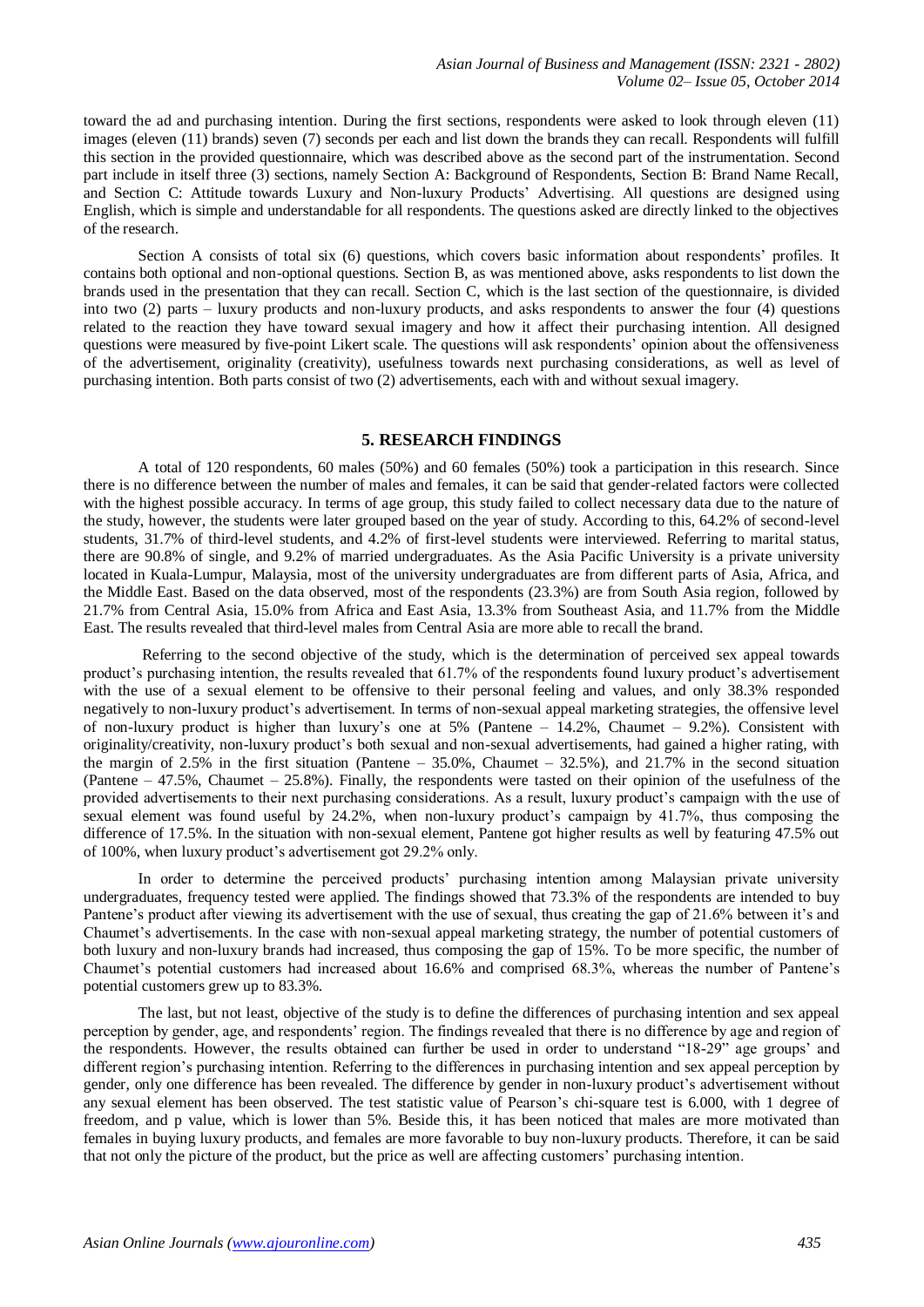#### **6. CONCLUSION**

Advertising is undoubtedly a "hot" topic in marketing that requires a lot of research, creativity, planning, and budget in order to get in touch with the customers. As the competition is getting tougher, and consumers are "bombed" with thousands of ads every day, marketers are faced with a lot of dilemmas in order to make important decisions about the creative and message strategies. That is the main reason why they are seeking for new and original techniques in order to make their persuasive messages successful, which does not always work. The findings provided in this research gives significant insight for companies that use or intended to use sex appeal in their international advertisement because they help build awareness of the sexual content used in the advertisements for products that intend to target undergraduates.

This research also contributes to the psychology literature on reactions to and evaluations of sexual stimuli. Firstly, this literature has provided the assumptions why personal values and feelings are not the only factors affecting on customers purchasing intention. Second, the current investigation reveals that sometimes it is better not to use sexual appeal marketing strategy, but to use standardized strategy, as it comes with better results. Finally, although agreeing with earlier works that has documented the significant difference between genders, this study extend the literature by showing that very different results can be obtained under constrained capacity, for men as well as for women with liberal sexual attitudes.

Sexual appeal does exist and will be used by marketers in their advertising campaigns. The questions, such as why, from where did it came, who are the most favorable market for such types of advertisements, etc., continue to rise. Answers to these and many other upcoming related questions would furnish humanity with increased theoretical and practical knowledge in an area of consumer research that has not received adequate attention over the years.

# **7. MANAGERIAL IMPLICATIONS AND OPPORTUNITIES FOR FURTHER RESEARCH**

As the study just focused on Asia Pacific University only, future researchers should emphasize on all private and/or public universities throughout Malaysia, or whether the research is intended to be undertaken. This may ensure the researcher to get more accurate results that show the real scenario as to the effect sexual appeal marketing strategy has on purchasing intention. Based on the other limitation in this study, which is the coverage of only few worlds' regions, namely Southeast Asia, South Asia, East Asia, Central Asia, Africa, and Middle East, it is recommended for future researchers to ensure that all regions, including South and North America, Europe, and others, are participating in the study. In addition, as the scope of respondents in this study just focused on undergraduates in "18-29" age group, the analysis of other age group, or probably a future division of the current age groups into different sub-groups, such as "below 18", "18-22", "22-25", etc., could lead to the understanding of the different various age groups exert on product's purchasing intention.

Marketers must understand that sexual appeal marketing strategy is a risky approach, which could be very successful while used in the right way or could lead to campaign's failure or even damage a company's name. Therefore, it is important for the company to define the target market carefully, understand their needs, wants, as well as personal and cultural values. The image used in the campaigns is required to fully correspond the above-mentioned factors and match with the product being advertised. Finally, it is suggested to marketers to conduct a pilot testing before advertising the campaign to the market. Few individuals from the target market can be selected in order to understand their opinion, as well as purchasing intention to the advertised product. Whereas sex in advertising research has contributed substantially to the understanding of how sexual information affects consumers, much still remains to be known. Further investigation that considers conceptual issues has the potential to advance knowledge of sexual appeal effects beyond the findings reviewed in this study. In addition, attention to the methodology can improve the generalizability and congruity of findings with advertising practice.

#### **8. RESEARCH LIMITATIONS**

This study is not without limitations, in fact, there are several limitations, which should be noted. Firstly, the reliability of this study depends on the honesty of the respondents in giving the information needed: for some students this advertisement will seem funny and they will not provide required attention and answers to the questionnaire, for some it will be uncomfortable to answer, etc. Furthermore, the findings from this exploratory study should not be generalized as whole as it only consist a small number of private university undergraduates in Malaysia and the results obtained from this study could be unique to this particular sample. Time and cost constraints are also part of the limitation of this study.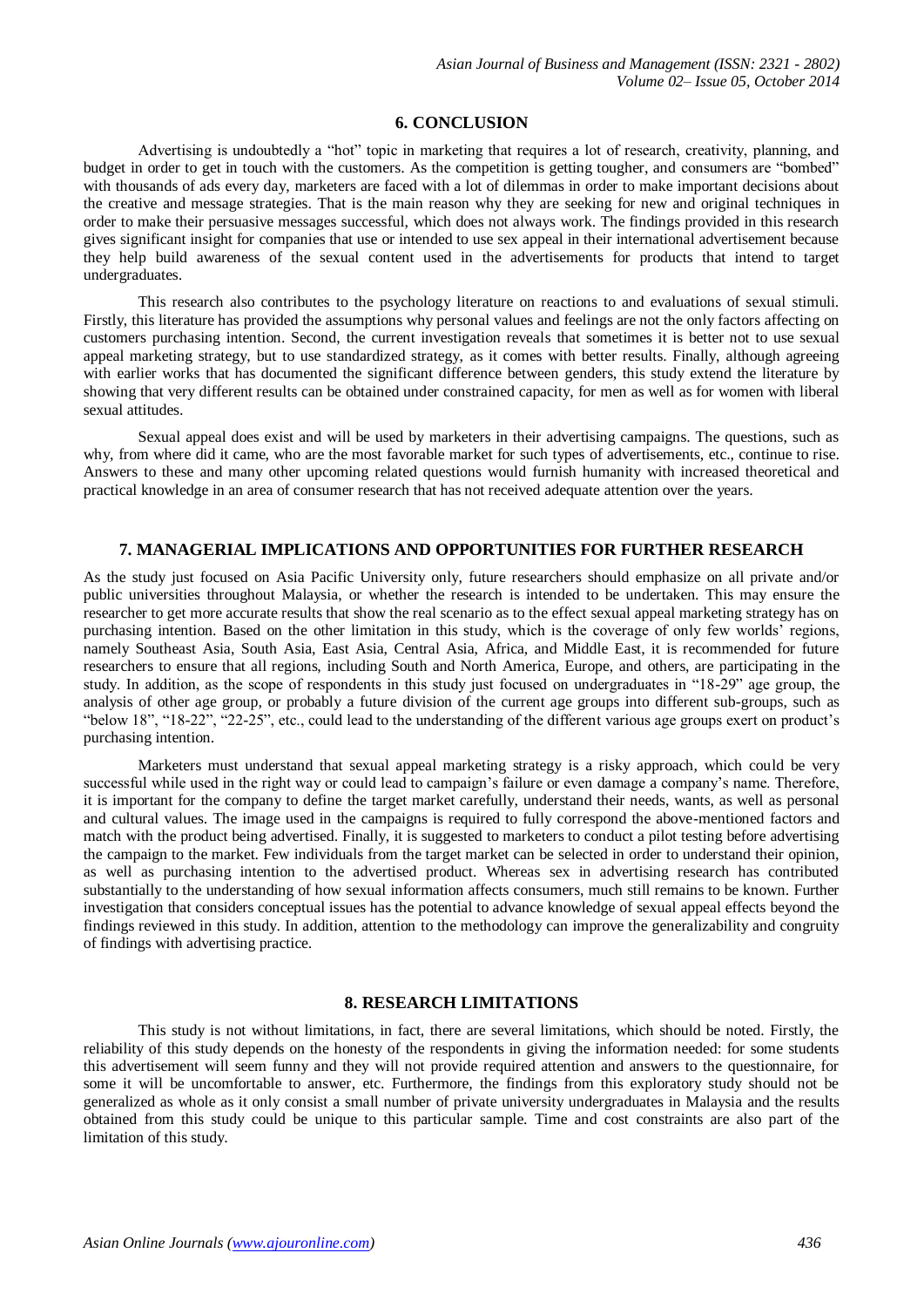# **9. ACKNOWLEDGEMENT**

I want to express my appreciation to my student, Ms. Dana Zhurgenova in converting her final year project paper into this paper. Knowing that there are rooms of improvement in this paper, but her first attempt in the publication should be given support and encourages.

#### **10. REFERENCES**

- [1] Aspen, C. J. (2007). Sexual Appeals in Social Marketing: The Influence of Feminism and Sexual Attitude. Unpublished master dissertation, University of Lethbridge, Lethbridge, Alberta
- [2] Baker, S., (1961). *Visual Persuasions.* New York: McGraw-Hill, Inc.
- [3] Belch, G.E., Belch, M.A., and Villareal, A., (1987). "Effects of Advertising Communications: Review of Research," in *Research in Marketing,* IX, J.Sheth, ed., New York: JAI Press, 59-117.
- [4] Bian, Q., and Forsythe, S., (2011). Purchase Intention for Luxury Brands: A Cross Cultural Comparison. *Journal of Business Research*, 65, p.1443-1451
- [5] Bochner, S. (1994). Cross Culture Differences in the Self-Concept: A Test of Hoftede's Individualism/Collectivism Distinction. *Journal of Cross Cultural Psychology,* 25(2), p.273–283.
- [6] Cheung, M.C., Chan, A.S., Han, Y.M., Sze, S.L., and Fan, N.H., (2013). Differential Effects of Chinese Women's Sexual Self-Schema on Responses to Sex Appeal in Advertising. *Journal of Promotion Management,* 19 (3), p.373- 391
- [7] Cui, G., and Yang, X., (2009). Responses of Chinese Consumers to Sex Appeals in International Advertising: A Test of Congruency Theory. *Journal of Global Marketing,* 22(3), p.229-245
- [8] Dahl, D.W., Sengupta, J., Vohs, K.D., (2009). Sex in Advertising: Gender Differences and the Role of Relationship Commitment. *Journal of Consumer Research,* 36, p. 215-231
- [9] Garcia, E., and Yang, K.C.C., (2006). Consumer Responses to Sexual Appeals in Cross-Cultural Advertisements. *Journal of International Consumer Marketing,* 19(2), p.29-52
- [10] Gould, S. J., (1994). Sexuality and Ethics in Advertising: A Research Agenda and Policy Guideline Perspective. *Journal of Advertising,* 23(3), p.73-80.
- [11] Liu, F., Cheng, H., and Li, J., (2009). Consumer Responses to Sex Appeal Advertising: a Cross Cultural Study. *International Marketing Review,* 26(4/5), p.501-520
- [12] Nueno, J. L., and Quelch, J. A., (1988). The Mass Marketing of Luxury. *Business Horizons*, 41(6), p.61–68.
- [13] Price, H., (2002), "Sex and Advertising: an 'Organic' Experience". Available at: [<http://serendip.brynmawr.edu/biology/b103/f02/web2/hprice.html>](http://serendip.brynmawr.edu/biology/b103/f02/web2/hprice.html) [Accessed 12 July 2013].
- [14] Reichert, T., (2002). Sex in Advertising Research: A Review of Content, Effects, and Functions of Sexual Information in Consumer Advertising. *Annual Review of Sex Research,* 13, p.241−273
- [15] Reichert, T., Heckler, S.E., and Jackson, S., (2001). The Effects of Sexual Social
- [16] Marketing Appeals on Cognitive Processing and Persuasion. *Journal of Advertising*, 30(1), p.13-27.
- [17] Richmond, D. and Timothy, P.H., (1982). "Sex Appeal in Advertising". *Journal of Advertising Research*, 22(5), p.53-61.
- [18] Severn, J., Belch, G.E., and Belch, M.A., (1990). "The Effects of Sexual and Non-Sexual Advertising Appeals and Information Level on Cognitive Processing and Communication Effectiveness". *Journal of Advertising*, 19(1), p.14- 22.
- [19] Simpson, P. M., Horton, S., and Brown, G., (1996). Male Nudity in Advertisements: A Modified Replication and Extension of Gender and Product Effects. *Journal of the Academy of Marketing Science*, 24(3), p.257−262.
- [20] Steadman, M., (1969). How Sexy Illustrations Affect Brand Recall. *Journal of Advertising Research,* 9(1), p.15-19.
- [21] Wazir, M., I., and Ezaz, E. U., (2012). *Impact of Sex Appeals in TV advertisement.* International Conference on Arts and Business Information Systems (ICAEBIS'2012) August 25-26, 2012, Kuala-Lumpur, Malaysia, p.228-232.